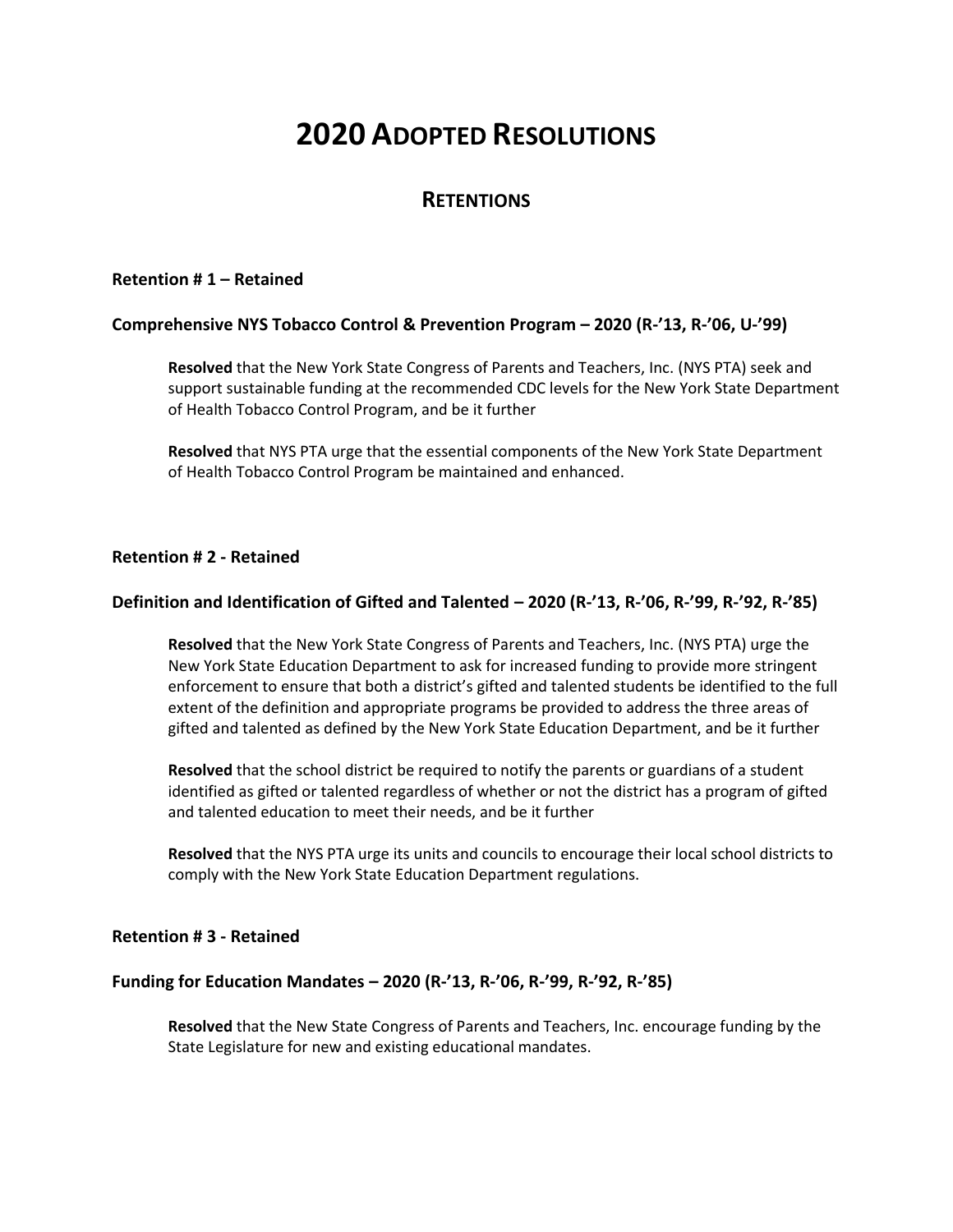## **Retention # 4 - Retained**

## **Transferring Of Records – 2020 (R-'13, R-'06, R-'99, R-'92)**

**Resolved** that the New York State Congress of Parents and Teachers, Inc. (NYS PTA) urge the New York State Education Department (NYSED) to inform school personnel across the state of the concern for the lack of expeditious transfer of school records; and strongly encourage the NYSED to develop appropriate policies and guidelines that ensure the timely transfer of records, and be it further

**Resolved** that the NYS PTA encourage its units and councils to alert and educate parents and members as to this proposed policy and its compliance within their own districts.

#### **Retention # 5 - Retained**

#### **Domestic Violence – 2020 (R-'13, R-'06, R-'99, R-'92)**

**Resolved** that the New York State Congress of Parents and Teachers, Inc. (NYS PTA) support legislation for public and private agencies within communities to establish or maintain temporary, alternate housing and shelters for victims of domestic violence, and be it further

**Resolved** that the NYS PTA urge that psychological and counseling services be made available for all family members in disrupted households in such a way that the safety of the victims is not jeopardized, and be it further

**Resolved** that the NYS PTA continue to promote and support legislation that would ensure sufficient funding for services to victims of domestic violence in NYS.

#### **Retention # 6 - Retained**

## **Challenges to Textbook and Educational Material Review – 2020 (R-'13, R-'06, R'-99, R-'92, R- '85)**

**Resolved** that the New York State Congress of Parents and Teachers, Inc. (NYS PTA) encourage its units/councils to work with their respective school districts to implement the procedures for selection of textbooks and educational materials, and be it further

**Resolved** that the NYS PTA urge all units/councils to work specifically to support adherence to the provision requiring that no challenged material be removed pending a decision arrived at through due process by an approved review committee.

#### **Retention # 7 - Retained**

#### **Strengthening the Kindergarten Program – 2020 (R-'13, R-'06, U-'99, R-'92, R-'85)**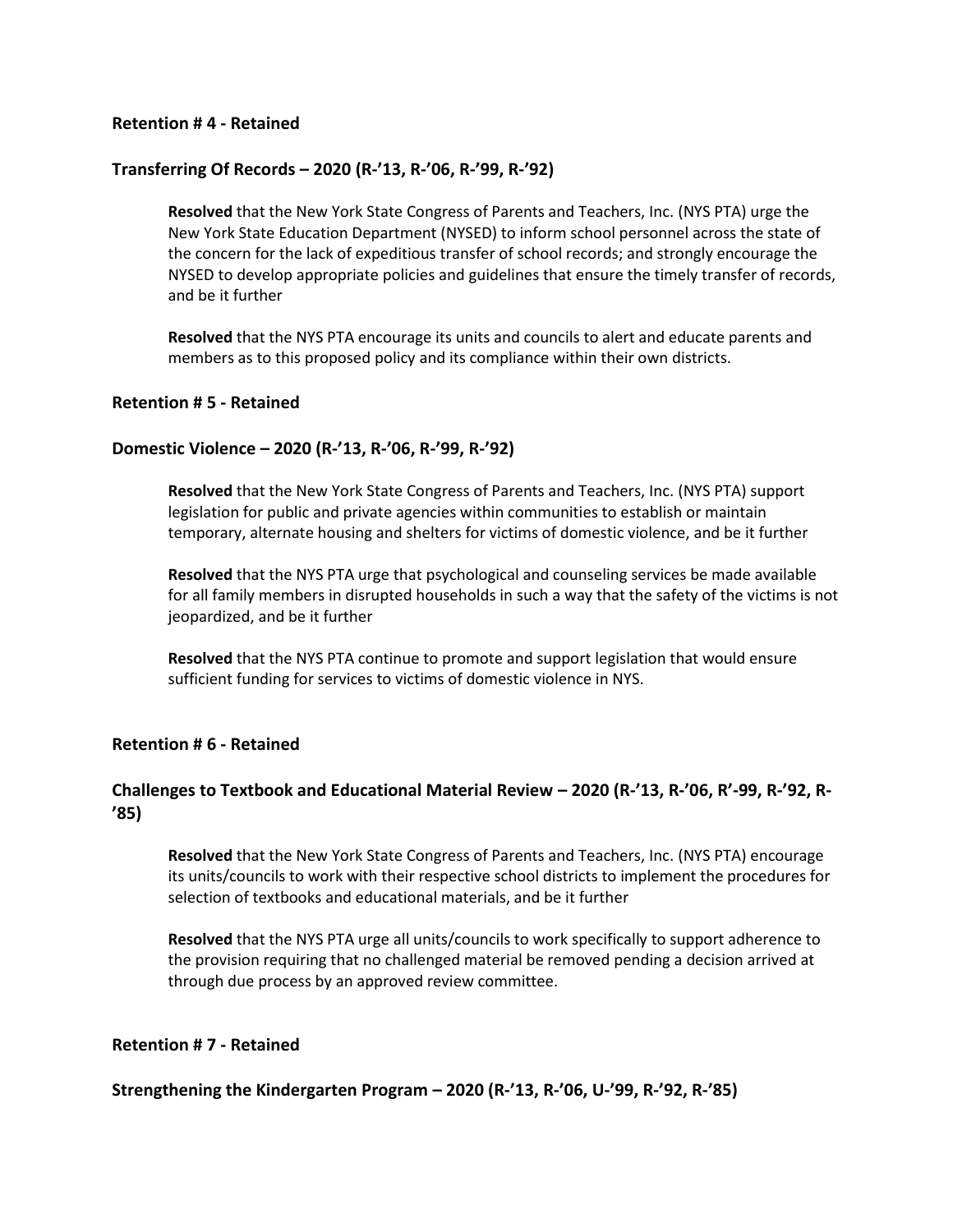**Resolved** that the New York State Congress of Parents and Teachers, Inc. (NYS PTA) encourage its units and councils to urge school districts to strengthen the kindergarten program with fullday full day and developmentally appropriate programs taught by highly qualified teachers, and be it further

**Resolved** that the NYS PTA encourage the New York State Education Department to disseminate information by which school districts with full-day kindergartens may evaluate their program, and be it further

**Resolved** that the NYS PTA encourage the New York State Education Department to engage in research to determine the effectiveness of full-day full day kindergarten programs, and be it further

**Resolved** that the NYS PTA advocate for full funding for full-day full day kindergarten programs, staffing, and facilities.

## **Retention # 8 - Retained**

#### **Firearms Accident Prevention Law – 2020 (R-'13, R-'06, R-'99, U-'92)**

**Resolved** that the New York State Congress of Parents and Teachers, Inc. (NYS PTA) support legislation making parents and/or owners responsible for negligently stored firearms and ammunition.

**Resolved** the NYS PTA encourage its units and councils to offer programs to educate the parents and/or owners about their legal responsibility for negligently stored firearms and ammunition.

#### **Retention # 9 - Retained**

#### **Bicycle Helmet Law – 2020 (R-'13, R-'06, U-'99, R-'92, U-'89)**

**Resolved** that the New York State Congress of Parents and Teachers, Inc. seek and support legislation that would require all persons who operate or are passengers on bicycles to wear bicycle helmets, and that existing law prohibiting passengers under 1 year of age remain the same.

## **Retention # 10 - Retained**

#### **Child Safety Seating – 2020 (R-'13, R-'99, U-'92)**

**Resolved** that the New York State Congress of Parents and Teachers, Inc. (NYS PTA) urge the appropriate agencies / organizations to provide assistance in obtaining federally approved child safety seats for families who are unable to afford them, and be it further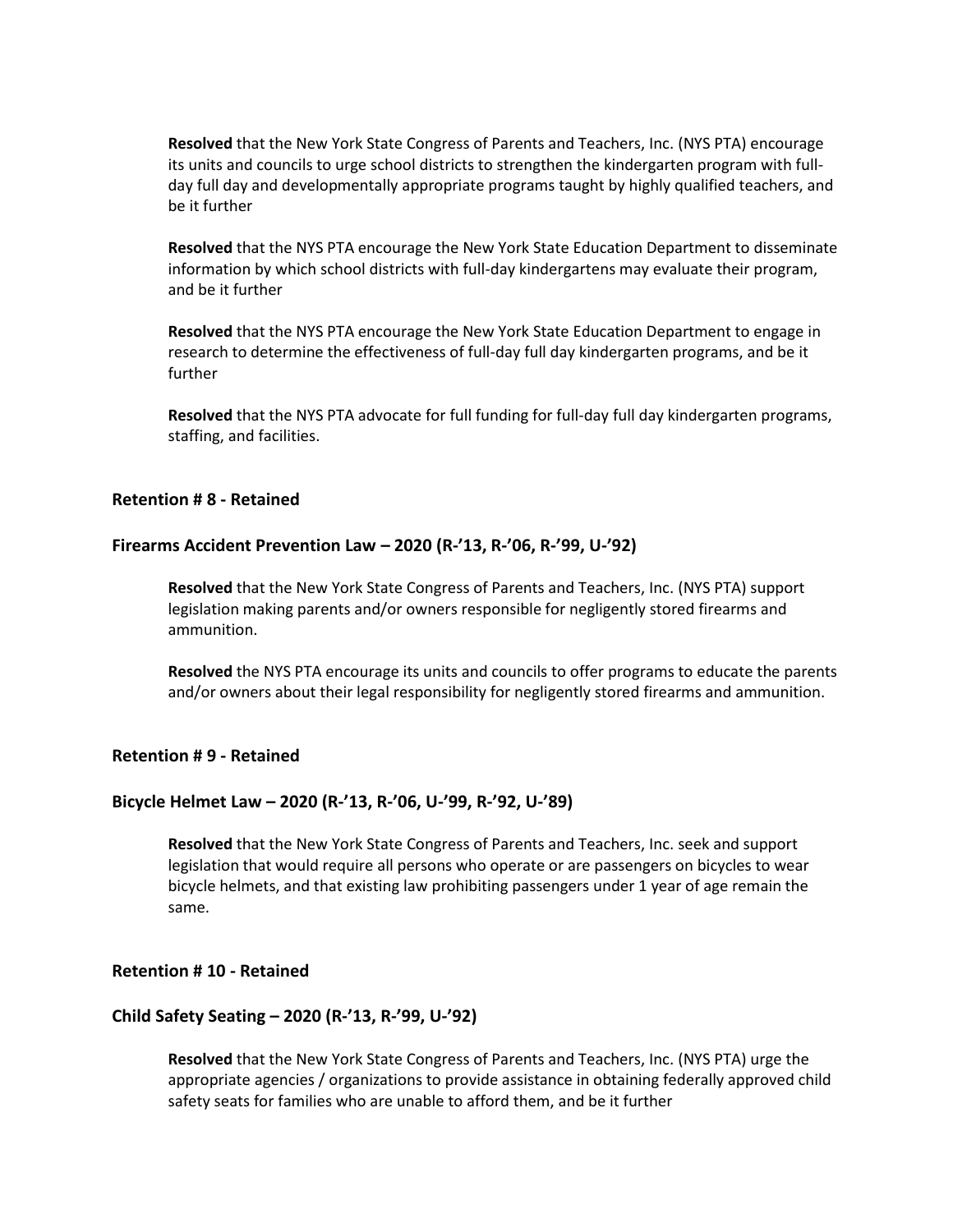**Resolved** that the NYS PTA encourage enforcement of all existing statutes and regulations on the use of child safety seats.

# **UPDATES**

## **Update # 1 – Adopted as presented**

## **Parents and/or Guardians On Shared Decision Making Committees – 2020 (U-'13, R-'06, U-'99, R-'92)**

**Resolved** that the New York State Congress of Parents and Teachers, Inc. (NYS PTA) recommend that the New York State Education Department provide to all unit and council presidents and region PTA leaders a copy of Regulation 100.11 as adopted by the Board of Regents, and be it further

**Resolved** that the NYS PTA urge the training of participants in the process of shared decisionmaking and the showcasing of school districts that have school-based planning teams with parents and/or guardians as active participants, and be it further

**Resolved** that the NYS PTA recommend that units, councils, and regions sponsor training for parents and/or guardians on the process of shared decision-making, group dynamics, interpersonal skills, and listening skills, and be it further

**Resolved** that local PTA units and councils advocate that in the planning for these school-based planning teams that training of all team members be included as part of any policy adopted by the school district, and be it further

**Resolved** that local PTA units and councils urge that school districts train the team together and that parents and/or guardians are included in that training.

## **Update # 2 - Adopted as presented**

## **Homeless Children and Youth – 2020 (U-'13, R-'06)**

**Resolved** that New York State Congress of Parents and Teachers, Inc. and its units, councils and regions shall disseminate information and educate parents and families, students, and the community on the importance of full access to education for homeless children and youth, including emancipated youth, as provided for in the McKinney-Vento Act**.**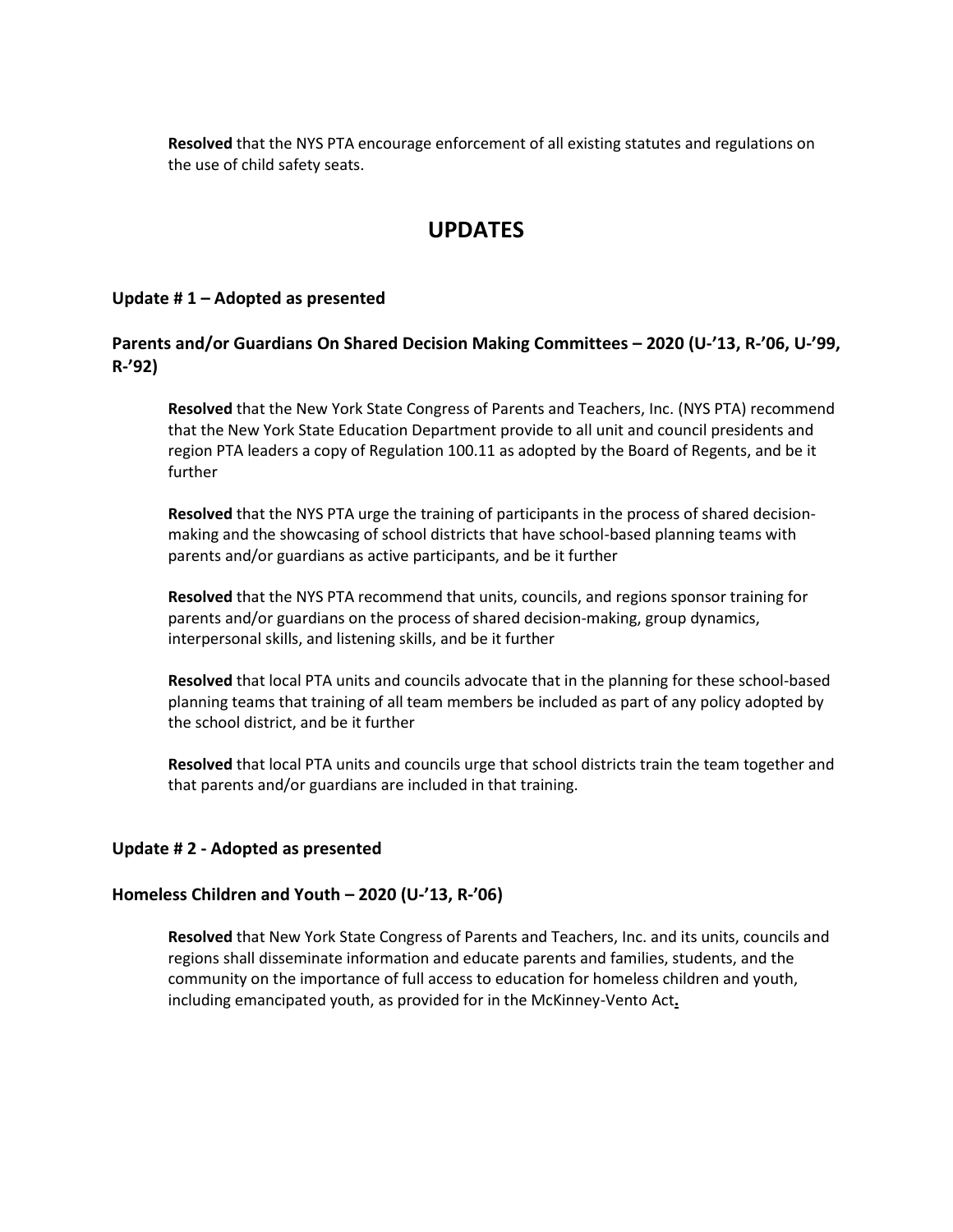## **Update # 3 - Adopted as presented**

# **Implementing Environmental Educational and Legislative Action – 2020 (U-'13, R-'06, R-'99, U- '92)**

**Resolved** the New York State Congress of Parents and Teachers, Inc. (NYS PTA) seek and support legislation on the national, state, and local levels which encourages conservation of resources and use of more environmentally sound, renewable energy sources, and be it further

**Resolved** that the NYS PTA urge the New York State Education Department (NYSED) to develop environmental outcomes so that each student will acquire knowledge of the ecological consequences of choices in the use of the environment and natural resources, and be it further

**Resolved** that the NYS PTA urge local school districts to use school facilities as environmental living, learning laboratories to promote understanding of interdependency and how human activities relate to our ecosystems, and be it further

**Resolved** that the NYS PTA encourage the NYSED to accept collegiate level Environmental Science Courses as fulfilling both general and content area requirements for science teacher certification.

## **Update # 4 - Adopted as presented**

## **Food Animal Production and Antibiotic Resistance – 2020 (U-'13)**

**Resolved** that the New York State Congress of Parents and Teachers, Inc. (NYS PTA) urge Congress and the Food and Drug Administration (FDA) to act to protect human health by prohibiting the overuse and misuse of antibiotics in food animal production and aquaculture (farmed seafood), and be it further

**Resolved** that the NYS PTA seek and support legislation to improve labeling of meat, and poultry, and farmed seafood products at federal and state levels to adequately and accurately identify antibiotic use during food production, and be it further

**Resolved** that the NYS PTA seek and support legislation requiring public disclosure on the amount, type and purpose of antibiotic use during food animal and farmed seafood production, and be it further

**Resolved** that the NYS PTA support initiatives that would encourage local school districts to purchase meat and poultry products sourced from animals and seafood receiving antibiotics only for treatment of disease, and be it further

**Resolved** that the NYS PTA encourage PTA units and councils to educate parents, school district staff, and Boards of Education about antibiotic overuse and misuse in food animal production and aquaculture and its contribution to antibiotic-resistant infections in adults and children.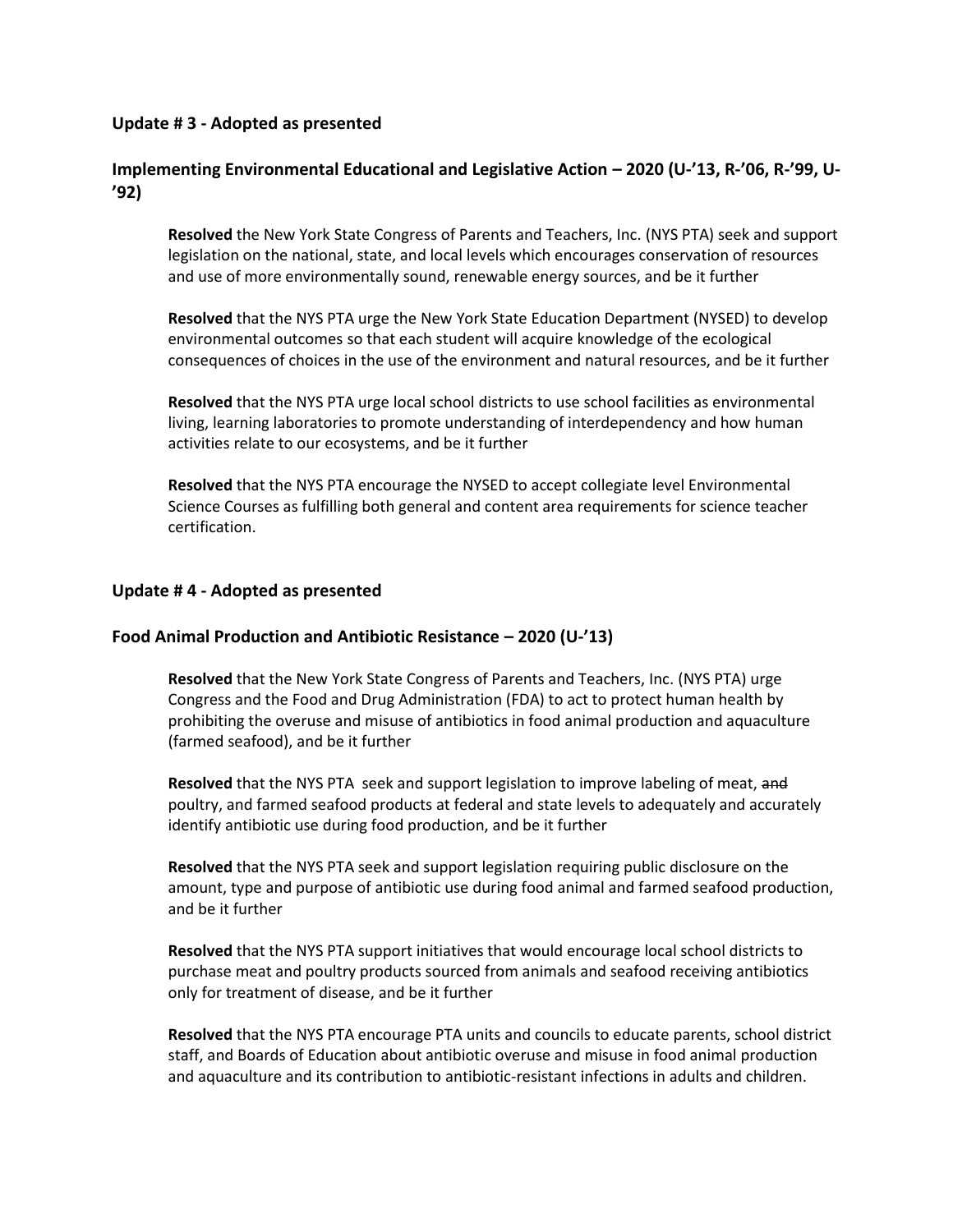## **Update # 5 - Adopted as presented**

## **Training of School Employees in the Care of a Choking Victim – 2020 (U-'13, R-'06)**

**Resolved** that the New York State Congress of Parents and Teachers, Inc. (NYS PTA) supports regulation or legislation that would require, at minimum, one school employee trained in the care of the choking victim to be present at each food service period, in each lunchroom, and wherever food is consumed, and be it further

**Resolved** that the NYS PTA advocate for funding to be provided to school districts for the training of school employees in the care of the choking victim.

## **Update # 6 - Adopted as presented**

## **Infection Control and Universal Precautions for Volunteers – 2020 (U-'13, R-'05, R-'98, R-'91)**

**Resolved** that the New York State Congress of Parents and Teachers, Inc. (NYS PTA) urge the New York State Education Department to require school districts to develop and implement infection control and universal precautions policies for all volunteers to ensure the safety and health of all students and adults in the school setting, and be it further

**Resolved** that the NYS PTA encourage its units and councils to adhere to public health and school district guidelines to protect children and adults from infections and participate in infection control and universal precautions training in conjunction with the school district for those members volunteering in the school.

## **Update # 7 - Adopted as presented**

## **Digital (Internet) Safety – 2020 (U-'13, R-'06)**

**Resolved** that the New York State Congress of Parents and Teachers, Inc. (NYS PTA) will work to inform and educate parents and families, students, educators, school district staff and communities on the dangers associated with the use of digital technology and communication, and be it further

**Resolved** that NYS PTA units, councils and regions will work to heighten parents' and families' technologic awareness and skills and encourage the use of digital safety strategies to ensure the safety of children and youth, and to encourage responsible and ethical use of digital technology and communication resources, and be it further

**Resolved** that the NYS PTA shall work with collaborating partners and others to advocate for the protection of children and youth in a digital world, and be it further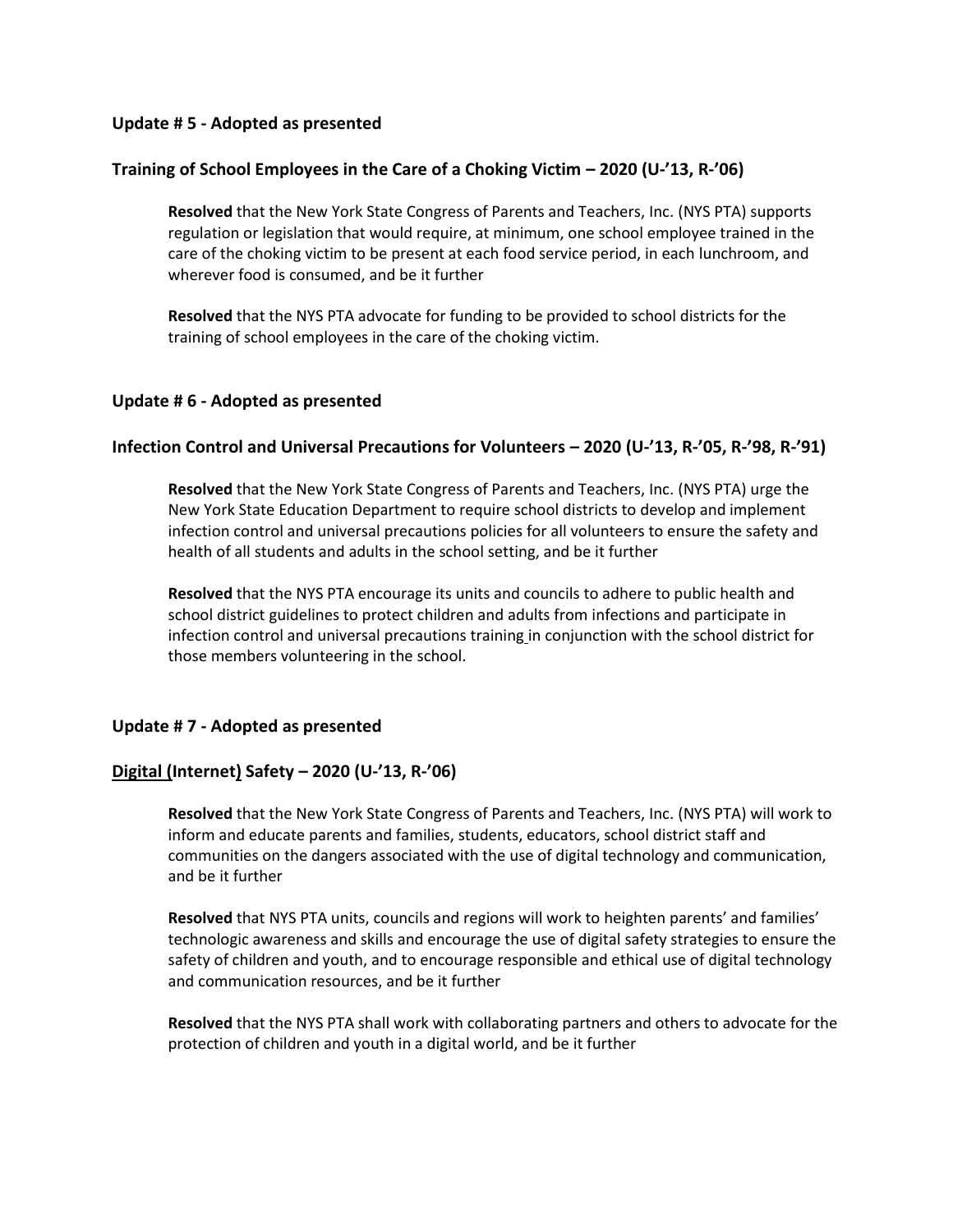**Resolved** that the NYS PTA, its units, councils and regions shall work to ensure that appropriate laws, policies and regulations are in place to protect children and youth when using digital technology and communications.

#### **Update # 8 - Adopted as presented**

## **Juvenile Offenders – Prevention, Intervention and Follow-Up – 2020 (U-'13, R-'06, R-'99)**

**Resolved** that the New York State Congress of Parents and Teachers, Inc. (NYS PTA) seek and support legislation to increase funding for prevention and intervention programs for high-risk youth, (e.g. mentoring programs, after-school activities, substance use counseling, etc.), as well as the implementation of restorative justice and practices, and be it further

**Resolved** that the NYS PTA seek and support legislation to increase the programs (e.g. mental health, sex offense, and substance use treatment programs) for juveniles accused of serious offenses, and be it further

**Resolved** that the NYS PTA seek and support legislation to create aftercare programs for juvenile offenders once they return to their neighborhoods and communities.

#### **Update # 9 - Adopted as presented**

#### **Suicide Prevention – 2020 (U-'13, R-'06, R-'99, R-'92, R-'85)**

**Resolved** that the New York State Congress of Parents and Teachers, Inc. (NYS PTA) support legislation that provides funding for suicide prevention and intervention programs for students in grades K-12, and be it further

**Resolved** that school districts be encouraged to provide in-service training for teachers and support staff, on the problem of youth suicide, and be it further

**Resolved** that the NYS PTA encourage its units and councils to offer programs to educate parents and families about youth suicide, and be it further

**Resolved** that the NYS PTA support the development of services for survivors of suicide attempt(s) and for families who have lost someone to suicide.

#### **Update # 10 - Adopted as presented**

## **Revising New York State Department of Transportation Child Safety Zone Point System – 2020 (U-'13)**

**Resolved** that the New York State Congress of Parents and Teachers, Inc. (NYS PTA) urge the New York State Department of Transportation (NYS DOT) to amend the guidelines for child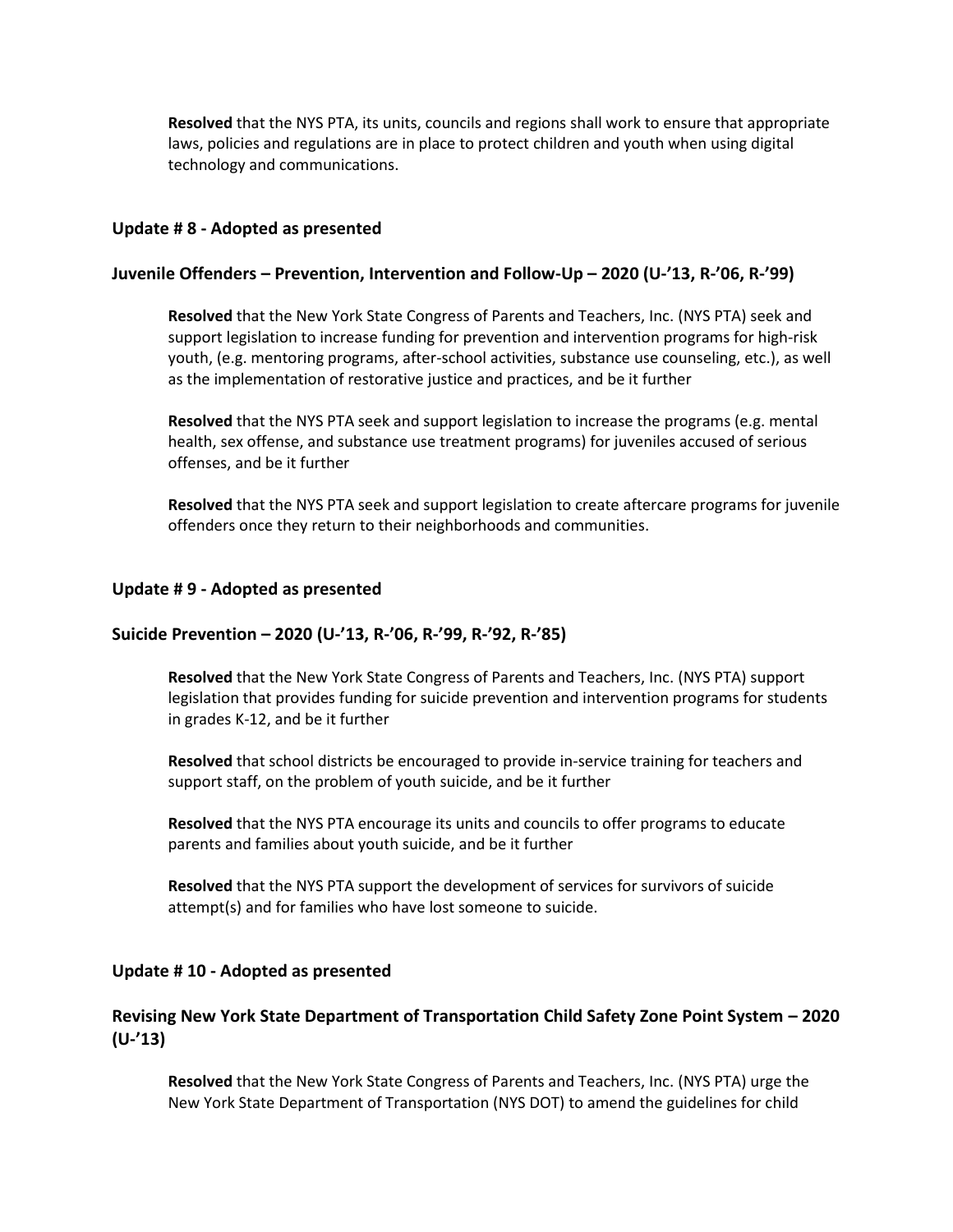safety zones to allow greater points to be given to roads with more than four lanes, and be it further

**Resolved** that the NYS PTA urge its units and councils to educate schools, parents, families, and children on the dangers of crossing multilane highways.

#### **Update # 11 - Adopted as presented**

.

#### **Charter Bus Safety – 2020 (U-'13, R-'06, U-'99, R-'92)**

**Resolved** that the New York State Congress of Parents and Teachers, Inc. (NYS PTA) seek and support legislation that requires the Department of Motor Vehicles to retain all bus drivers' accident and moving violation records over a ten-year period of time, and be it further

**Resolved** that the NYS PTA seek and support legislation to increase civil penalties against bus companies for non-compliance with intra- and inter-state motor carrier laws, and be it further

**Resolved** that the NYS PTA seek and support legislation that requires seat belts on charter buses, and be it further

**Resolved** that the NYS PTA seek and support legislation that would require the superintendent of schools to obtain the charter bus company's records to approve the services of charter bus drivers and approve only drivers who meet the additional requirement of school bus driver certification, including fingerprinting and background checks, and be it further

**Resolved** that the NYS PTA seek and support legislation that would require the superintendent of schools to obtain a bus driver's inter- and intra-state accident and moving violation records before allowing them to drive buses transporting children, and be it further

**Resolved** that PTA units, councils and regions urge local school districts to obtain bus drivers' inter- and intra-state accident and moving violation records before allowing them to drive buses transporting children.

# **NEW RESOLUTIONS**

#### **New Resolution #1 - Adopted as presented**

#### **Maximum Temperature in the School Setting - 2020**

**Whereas** there are negative impacts on students and staff when the room climate in the school setting exceeds maximum healthy temperatures, AND